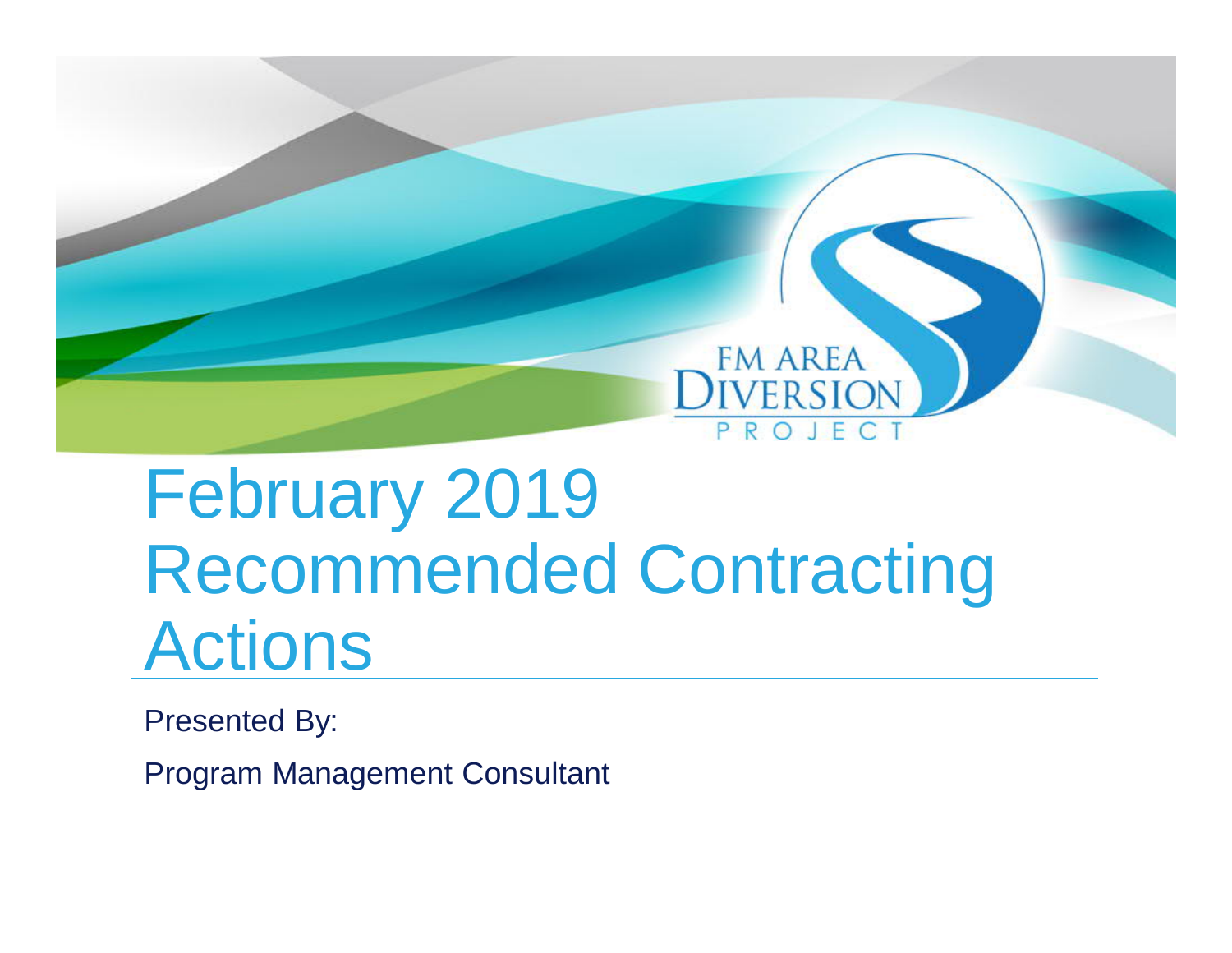

### Co-Executive Director Approved Task Order Amendments

| Description                                                                                                                                                                                 | Company                           | <b>Budget</b><br>Estimate (\$) |
|---------------------------------------------------------------------------------------------------------------------------------------------------------------------------------------------|-----------------------------------|--------------------------------|
| <b>Task Orders - Diversion Authority</b>                                                                                                                                                    |                                   |                                |
| Task Order 28, Amendment 01 - Boundary Surveying Services<br>• Add scope and budget for 47 Mobility Improvement parcel surveys<br>• Extend Period of Performance (POP) to December 31, 2019 | Houston-Moore<br>Group, LLC (HMG) | \$103,000.00                   |
| Total                                                                                                                                                                                       |                                   | \$103,000.00                   |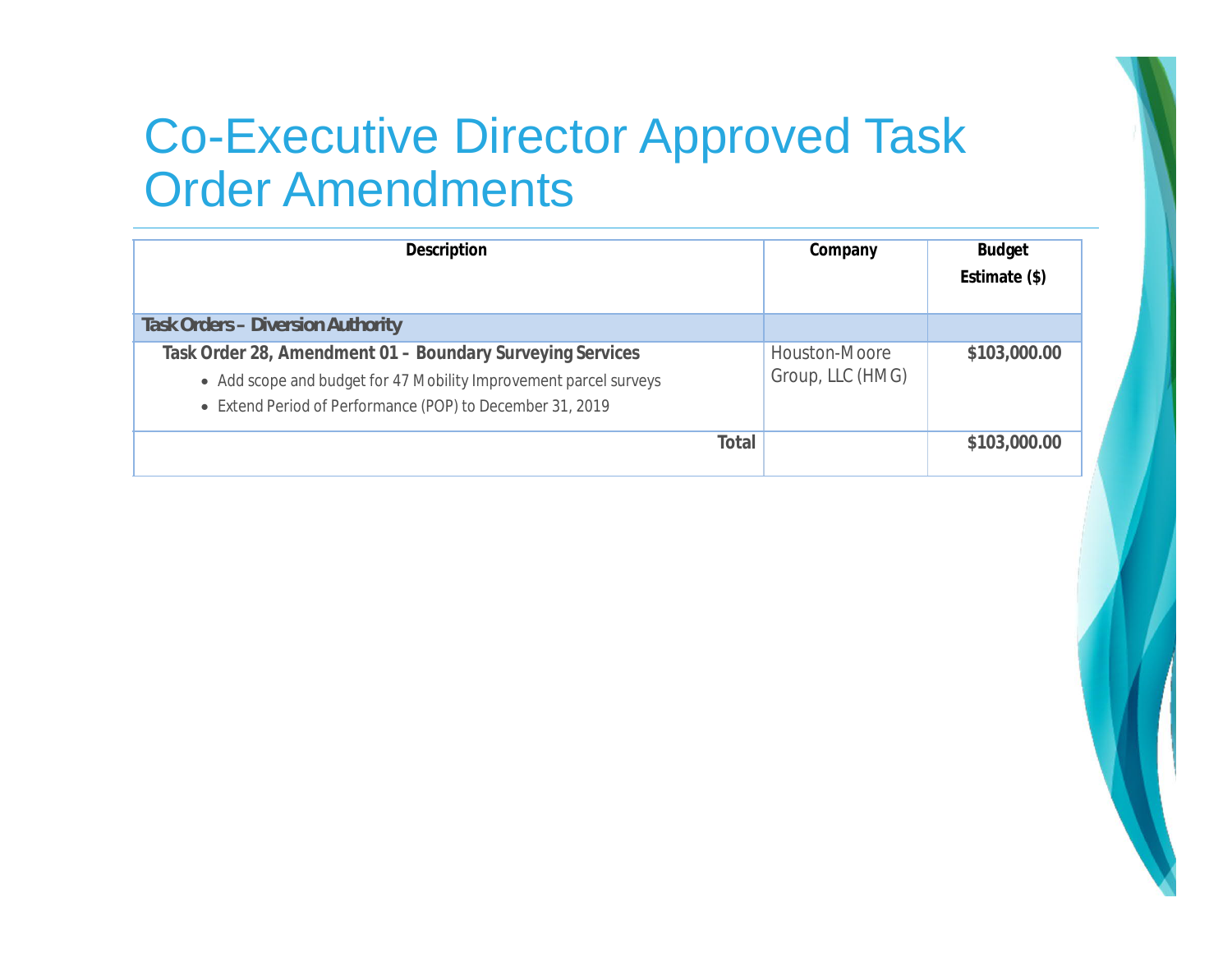

### Co-Executive Director Approved Task Order Amendments

| Description                                                      | Company                  | <b>Budget</b>  |
|------------------------------------------------------------------|--------------------------|----------------|
|                                                                  |                          | Estimate (\$)  |
|                                                                  |                          |                |
| Task Orders - Cass County Joint Water Resource District (CCJWRD) |                          |                |
| Task Order 04, Amendment 03 – Property Acquisition Services      | Houston-Moore            | \$(177,395.00) |
| • Remove Appraisal Services scope, Exhibit, and unspent budget   | Group, LLC (HMG)         |                |
| • Add Bio-Geo Services scope and budget                          |                          |                |
| • Add Project Management Services budget                         |                          |                |
| • Amend Exhibit B property tables                                |                          |                |
| • Extend POP to October 31, 2020                                 |                          |                |
| Task Order 02, Amendment 01 – Property Acquisition Services      | ProSource                | \$656,000.00   |
| • Remove Appraisal Services scope, Exhibit, and unspent budget   | Technologies, LLC        |                |
| • Add Bio-Geo Services scope and budget                          |                          |                |
| • Add Project Management Services budget                         |                          |                |
| • Amend Exhibit B property tables                                |                          |                |
| • Extend POP to October 31, 2020                                 |                          |                |
| Task Order 02, Amendment 02 - Property Acquisition Services      | <b>Ulteig Engineers,</b> | \$(30, 185.00) |
| • Remove Appraisal Services scope, Exhibit, and unspent budget   | Inc.                     |                |
| • Add Bio-Geo Services scope and budget                          |                          |                |
| • Add Project Management Services budget                         |                          |                |
| • Amend Exhibit B property tables                                |                          |                |
| • Extend POP to October 31, 2020                                 |                          |                |
| Total                                                            |                          | \$448,420.00   |
|                                                                  |                          |                |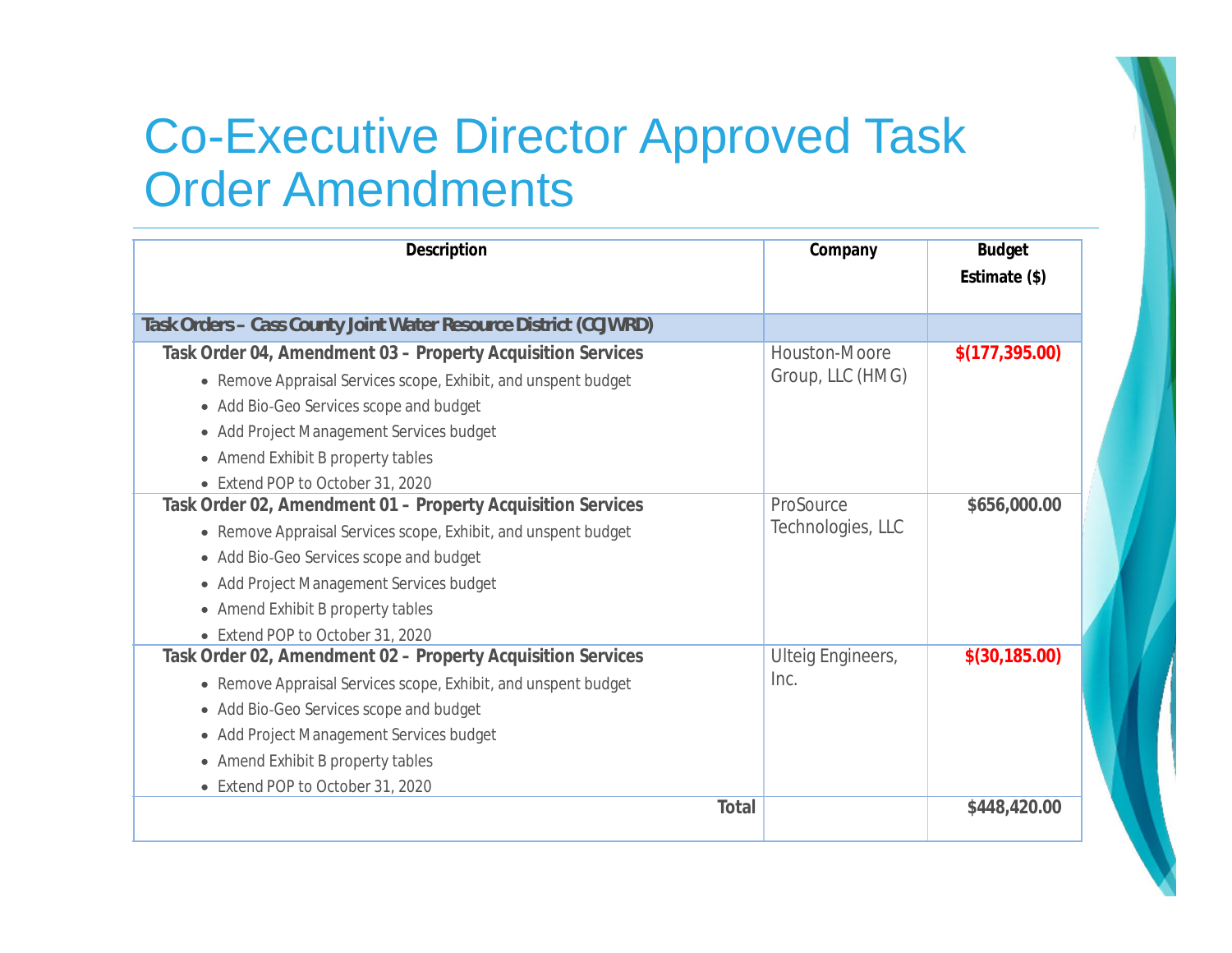

#### Co-Executive Director Approved Change **Order**

| Description                                                                                                                           |       | Company                       | <b>Budget</b><br>Estimate (\$) |
|---------------------------------------------------------------------------------------------------------------------------------------|-------|-------------------------------|--------------------------------|
| Change Orders - Diversion Authority                                                                                                   |       |                               |                                |
| WP 42G Change Order #02 - In-Town Levees: General Landscaping and<br>Plantings<br>• Unit Quantity balancing<br>• Contract Time change |       | Hoffman and<br>McNamara, Inc. | \$(9,299.69)                   |
|                                                                                                                                       | Total |                               | \$(9,299.69)                   |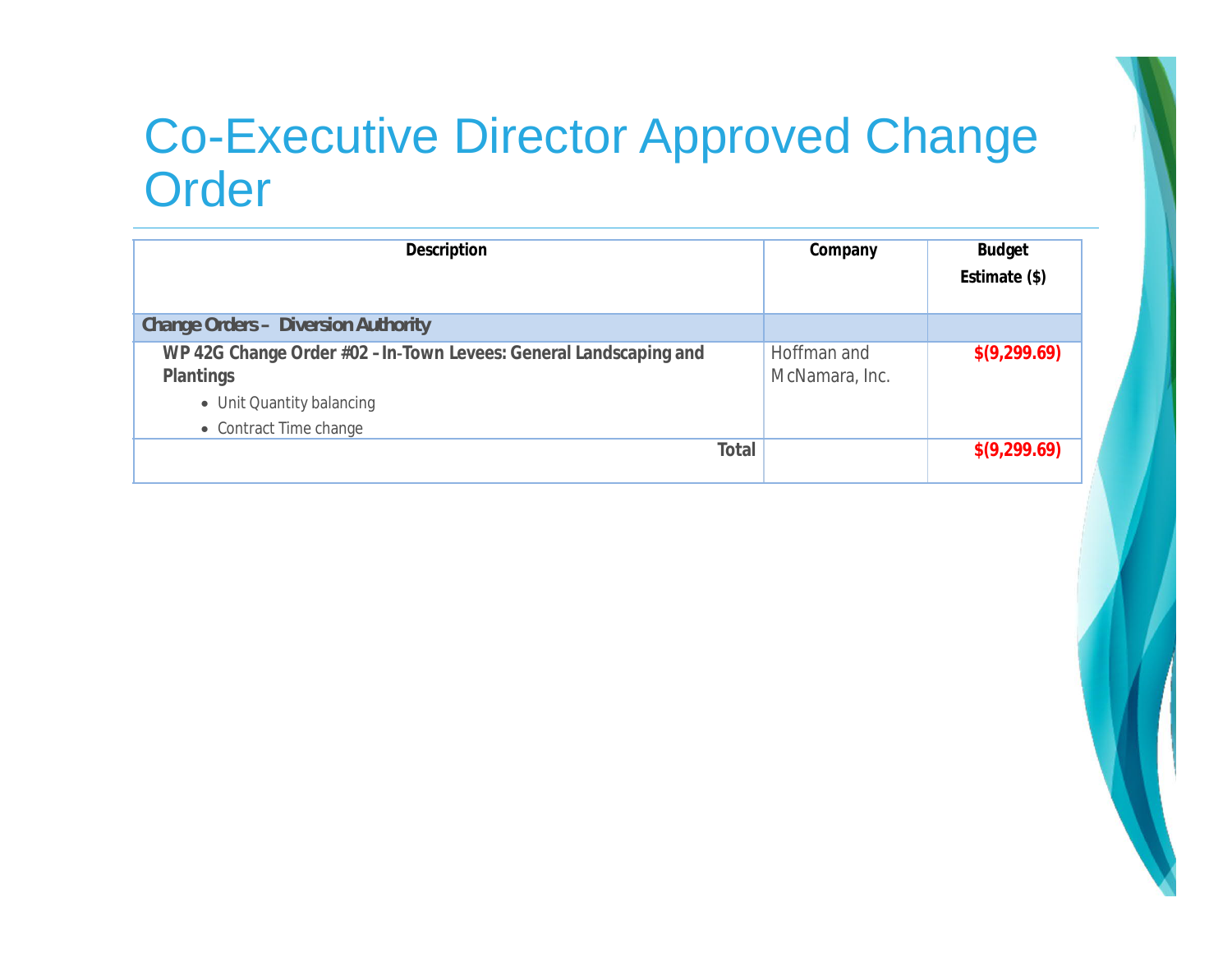

## Contracting Actions for Approval

| Description                                                                                                                                                                                                                                  | Company                           | <b>Budget</b><br>Estimate (\$) |
|----------------------------------------------------------------------------------------------------------------------------------------------------------------------------------------------------------------------------------------------|-----------------------------------|--------------------------------|
| <b>Task Orders - Diversion Authority</b>                                                                                                                                                                                                     |                                   |                                |
| Task Order 25, Amendment 02 – Hydrology and Hydraulic Modeling<br>• Add additional scope and budget for Phase 9 H&H modeling tasks<br>• Extend Period of Performance (POP) to December 31, 2019                                              | Houston-Moore<br>Group, LLC (HMG) | \$194,816.00                   |
| Task Order 26, Amendment 01 – Work-In-Kind (WIK)<br>• Add budget for SEAI Local Drainage, Transportation, and Utility updates<br>• Add scope and budget for SEAI Design Reviews<br>• Extend Period of Performance (POP) to December 31, 2019 | Houston-Moore<br>Group, LLC (HMG) | \$541,306.00                   |
| Total                                                                                                                                                                                                                                        |                                   | \$736,122.00                   |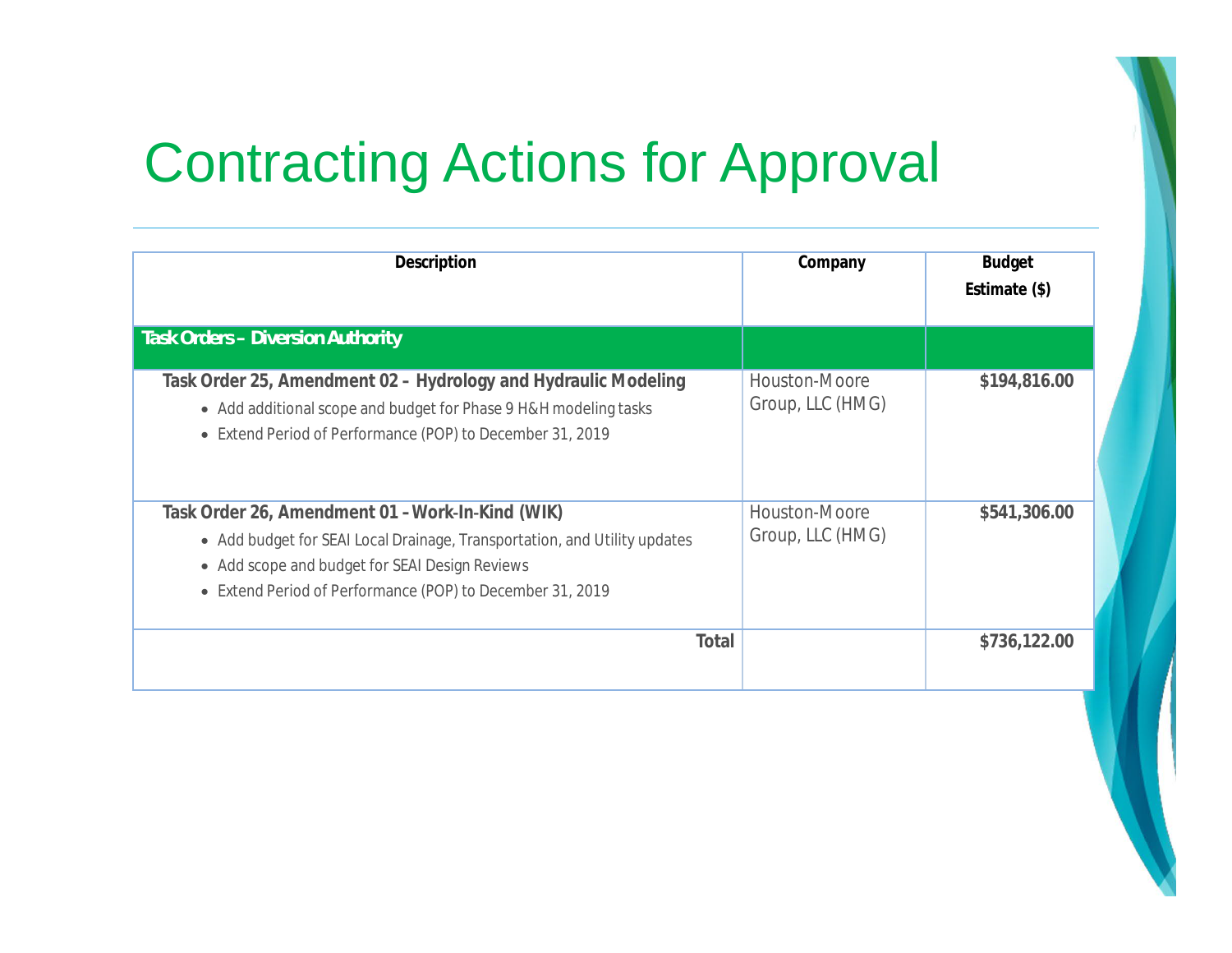

## Contracting Actions for Approval

| Description                                                                                                                                                                                                                        | Company                      | <b>Budget</b><br>Estimate (\$) |
|------------------------------------------------------------------------------------------------------------------------------------------------------------------------------------------------------------------------------------|------------------------------|--------------------------------|
| <b>Change Orders - Diversion Authority</b>                                                                                                                                                                                         |                              |                                |
| WP 42E Change Order #01 – In Town Levees 2nd St South and Main Ave<br>• Remove Main Avenue Project Overlap work items from the Contract<br>• Add CLSM pipe cradles, foundation debris removal, and Gatewell structural<br>backfill | Industrial Builders,<br>Inc. | \$(240,636.15)                 |
| WP 43CD Change Order #06 - OHB Ring Levee Phase C and D<br>• Balance unit quantities<br>• Add various changes to the Contract<br>• Add Contract Time                                                                               | Meyer Contracting,<br>Inc.   | \$203,981.64                   |
| Total                                                                                                                                                                                                                              |                              | \$(36,381.51)                  |